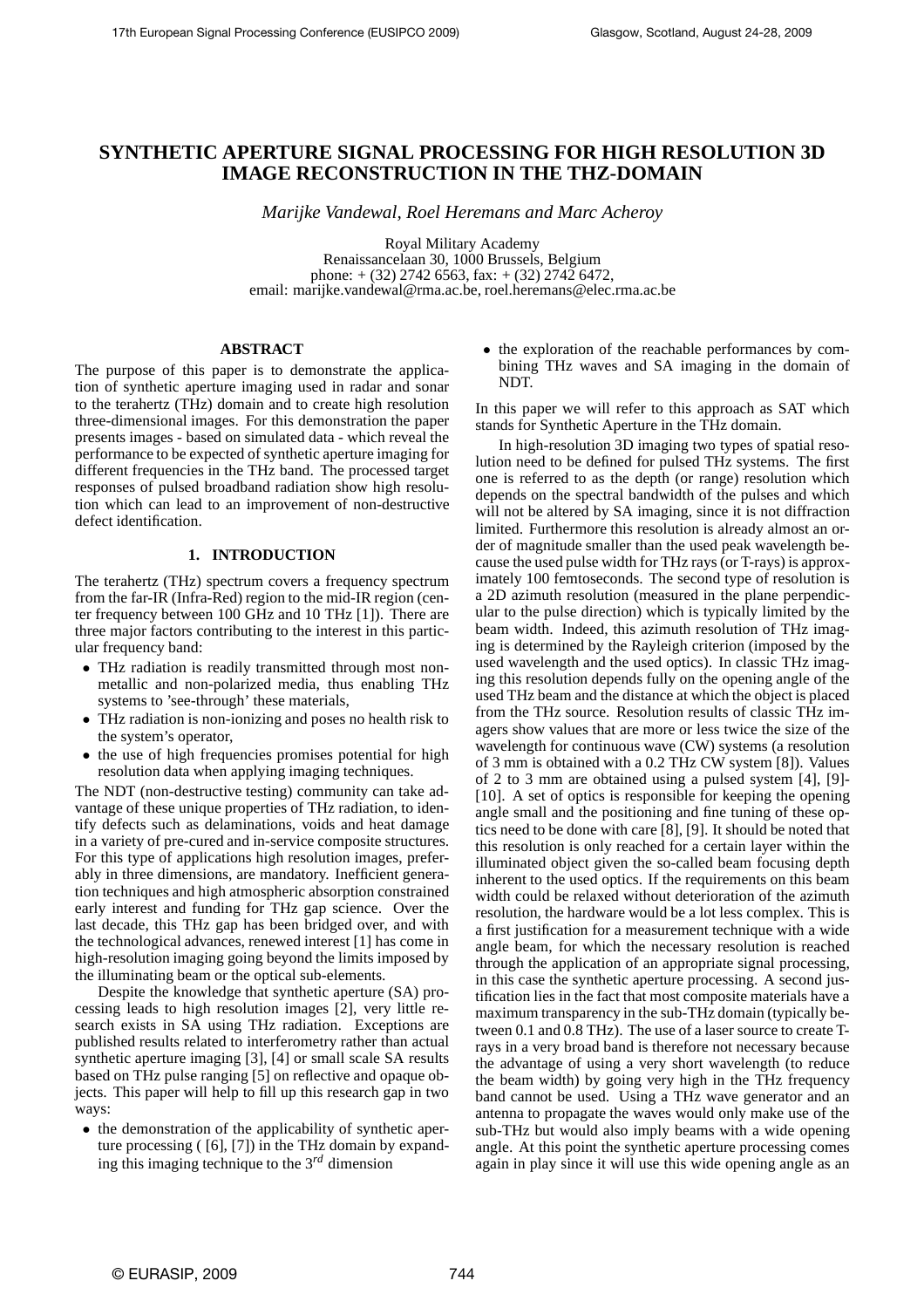advantage. The benefits of SA processing applied to THz waves versus the classic THz imaging can be summarized as follows:

- SA processing promises to achieve a better resolution than the ones from the traditional THz imaging systems with less constraints on the needed optics,
- this resolution will be constant for every considered depth and thus will not depend on a certain focusing depth linked to the used optics.

The following methodology has been applied in this paper: at first the 3D imaging concept based on the SA principle is explained using simulated data from a sensor moving allong multiple tracks in a given plane. These recorded data are called the raw (unprocessed) data. The structure of the SAT raw data simulator is explained for point target defects in a transparent medium. This simulator allows verification and validation of the developed SA processing algorithm presented next. The performances (in terms of resolution) of the 3D imaging technique will be evaluated for different THz frequencies. The paper concludes with the analyzed results and achievements, and the future research work.

## **2. RAW DATA GENERATION**

#### **2.1 Concept of 3D synthetic aperture**

The principle of classical SA imaging [2] is the reconstruction (pixel by pixel) of the image by coherently summing along a 2D range migration hyperbole obtained by the 1D (along-track) scanning of the scene using a wide beam. Indeed, in the concept of Synthetic Aperture Radar (SAR) and Sonar (SAS) processing, the so-called azimuth compression reduces the echo return from a point scatterer characterized by a hyperbole into a single point. Conventional SAR or SAS processing, however, uses only one track following the along-track displacement of the sensor, in SAT multiple parallel along-tracks (see Fig.1) are taken into consideration. Such a 2D scanning leads to a hyperboloid echo response for a point target whereas if the scanning were performed along a single track the point target response would have been a cross section of the hyperboloid, being a hyperbole. The aim of SAT processing is to compress this hyperboloid in both the u- and v-direction [11] (see Fig. 2) into a single point response where the third coordinate contains depth information. Adding this extra scanning dimension reveals in the image reconstruction three dimensional position information. This 3D  $(u, v, z)$  reconstruction will be explained in section 3.

#### **2.2 Generation of raw data set**

Based on the measurement configuration illustrated in Fig. 1 one can see that the response of a transmitted THz pulse<sup>1</sup> can be simulated for each sensor position  $(u_s, v_s, z_s)$ , with a delay time characterized by the distance from the sensor to the target position  $(u_t, v_t, z_t)$ . The distance for a chosen  $z_s = 0$ is given by

$$
d_t = \sqrt{(u_s - u_t)^2 + (v_s - v_t)^2 + z_t^2}
$$
 (1)

The simulator takes a rectangular footprint into account characterized by  $\delta_u$  and  $\delta_v$  (mm) in respectively the *u*- and *v*-



Figure 1: *Geometry of the THz scanning- and target field.*



Figure 2: *3D representation of the delay-time as a function of the sensor-position for 2 targets placed at*  $(u_t, v_t, z_t) =$ (−0.113,0.05,0.2) *and* (0.068,0.2,0.202) *where the three coordinates are expressed in meters. The line represents the spatial coodinates where the two hyperboloa intersect.*

direction. The footprint is determined by the opening angles  $\theta_u$  and  $\theta_v$  and the depth *z* under consideration following,  $\delta_{u,v} = 2 \tau \tan(\theta_{u,v}/2)$ . The system parameters that were used in the simulator are summarized in Table 1. The working principle of the raw data simulator has been explained in details in [11]. For every position of the sensor on the respective tracks, the response of the defined point targets is calculated and stored on the corresponding position in a 3D matrix. The amplitude and phase of a target response depend on the position of the target with respect to the sensor and more in particular the range between them. The output of the simulator is the 3D raw data matrix containing in each cell the added amplitude and phase information of the respective point targets.

## **3. 3D SYNTHETIC APERTURE PROCESSING**

Whereas in [3] the term synthetic aperture is used to reconstruct the image through Fourier inversion of detector pair correlations, here the terminology refers to the conventional synthetic aperture used to reconstruct the high resolution im-

<sup>&</sup>lt;sup>1</sup>Here a rectangular pulse is considered as the input pulse with a length of  $\tau$  seconds (see Table 1) and a single carrier frequency  $f_0$ .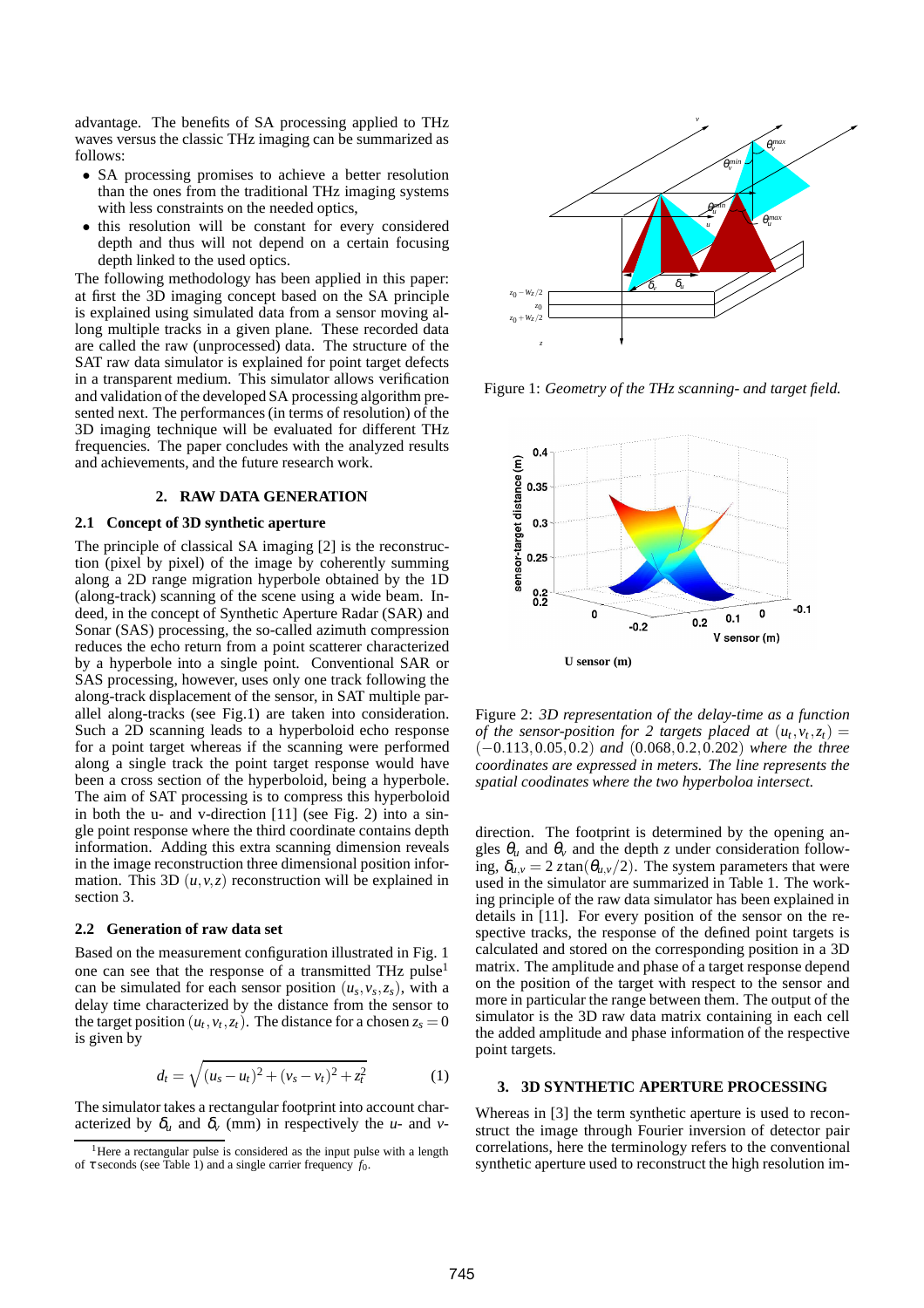| $f_0 = 0.16 / 0.3 / 1$ THz<br>$\theta = 20^{\circ}$ / 30 $^{\circ}$ |                   |    |                                  |
|---------------------------------------------------------------------|-------------------|----|----------------------------------|
|                                                                     |                   |    | $= 1$ m/s $\sqrt{PRF} = 2100$ Hz |
| z <sub>0</sub>                                                      | $= 0.2 \text{ m}$ | W, | $= 0.2 \text{ m}$                |
|                                                                     | $= 1.8$ ps        |    | $= 299792458 m/s$                |

Table 1: *THz parameters used in the target response simulation.*

age [12]. The position of the sensor at transmission time  $(u_s, v_s)$  is assumed to be known within wavelength accuracy. To reconstruct the synthetic aperture THz image, a time domain reconstruction algorithm is used. This 3D algorithm is an extrapolation of the 2D version well known in SAR and SAS. The algorithm is rather slow but very accurate. In this phase of the research the precision of the processing algorithm is an appreciated advantage in the validation of the performance of 3D SA imaging in the THz domain. The *time domain algorithm* [2] can be easily understood based on the configuration of the raw data matrix: for each grid point in the final 3D image the interpolating value on the raw data matrix is summed coherently (since the phase information is crucial in SA processing) corresponding to the back-projected range distance *d*, defined as

$$
d_r = \sqrt{(u_r - u_s)^2 + (v_r - v_s)^2 + z_r^2}
$$
 (2)

where the index *r* refers to the reconstruction grid. The backprojected range distance is the same as in equation (1) except from the fact that the target location has been replaced by the reconstructed image pixel location. The number of coherently summed echoes for each reconstructed image pixel depends on the beam widths  $\theta_u$  and  $\theta_v$  and the shape of the hyperboloid, and is referred to as a 2D range migration. The latter is different for every considered depth; the processing algorithm needs to take this dependency carefully into account. The coherent sum consists of a double sum, one over the echoes in the measured *u*-direction (refered to as *k* in equation (3)) and one over the echoes measured in the *v*direction (indicated by *l*), and is referred to as azimuth compression in SA terminology;

$$
I(u_r, v_r, z_r) =
$$
  

$$
\sum_{k} \sum_{l} I_{dat} \left( d_r^{k,l} \right) . \exp \left( \frac{4\pi i}{\lambda} d_r^{k,l} \right)
$$
 (3)

where  $I(.,.,.)$  refers to the target response,  $I_{dat}$  to the value in the 3D raw data matrix and  $\lambda$  to the used wavelength. The result is shown in Fig. 3. The simulated point targets are represented by the crosses and the synthetic aperture result is shown by the iso-surfaces corresponding to a value of 10% beneath the maximum value of the target response in the 3D cube.

### **4. PERFORMANCE**

#### **4.1 Expected azimuth resolutions**

In the synthetic aperture processing technique the azimuth resolution  $\rho$  is given by the size of the physical aperture size of the transmitting element *D*:  $\rho = D/2$  [2]. Taking into



Figure 3: *3D synthetic aperture reconstruction. The crosses indicate the simulated target positions. The reconstruction is represented by the iso-surface taken at 10% beneath the maximum value of the target response in the 3D cube.*

account that the opening angle is given by  $\sin \theta_{u,v} \approx \lambda/D$ , one can express the resolution  $\rho$  in  $u$  or in  $v$  as

$$
\rho_{u,v} = \frac{c}{2f_0 \sin \theta_{u,v}}.\tag{4}
$$

The expected resolution of THz images using the traditional imaging techniques is comparable to the one for very small opening angles. From Fig. 4 one can observe that for higher frequencies and broader opening angles the resolution improves significantly when applying SA processing. Comparing these theoretical resolutions with the ones obtained with traditional THz imaging (a resolution of 3 mm is obtained with a 0.2 THz CW system [8], resolutions of 2 to 3 mm are obtained using a pulsed system [4], [9]- [10]), indicates a possible improvement of at least a factor of 2. The figure also shows the obtained resolutions measured on the reconstruction results (indicated by the dots). How to derive those resolutions will be explained in detail in section 4.2.



Figure 4: *Theoretical azimuth resolution as function of beam opening for three carrier frequencies, i.e. 160 GHz, 300 GHz and 1 THz.*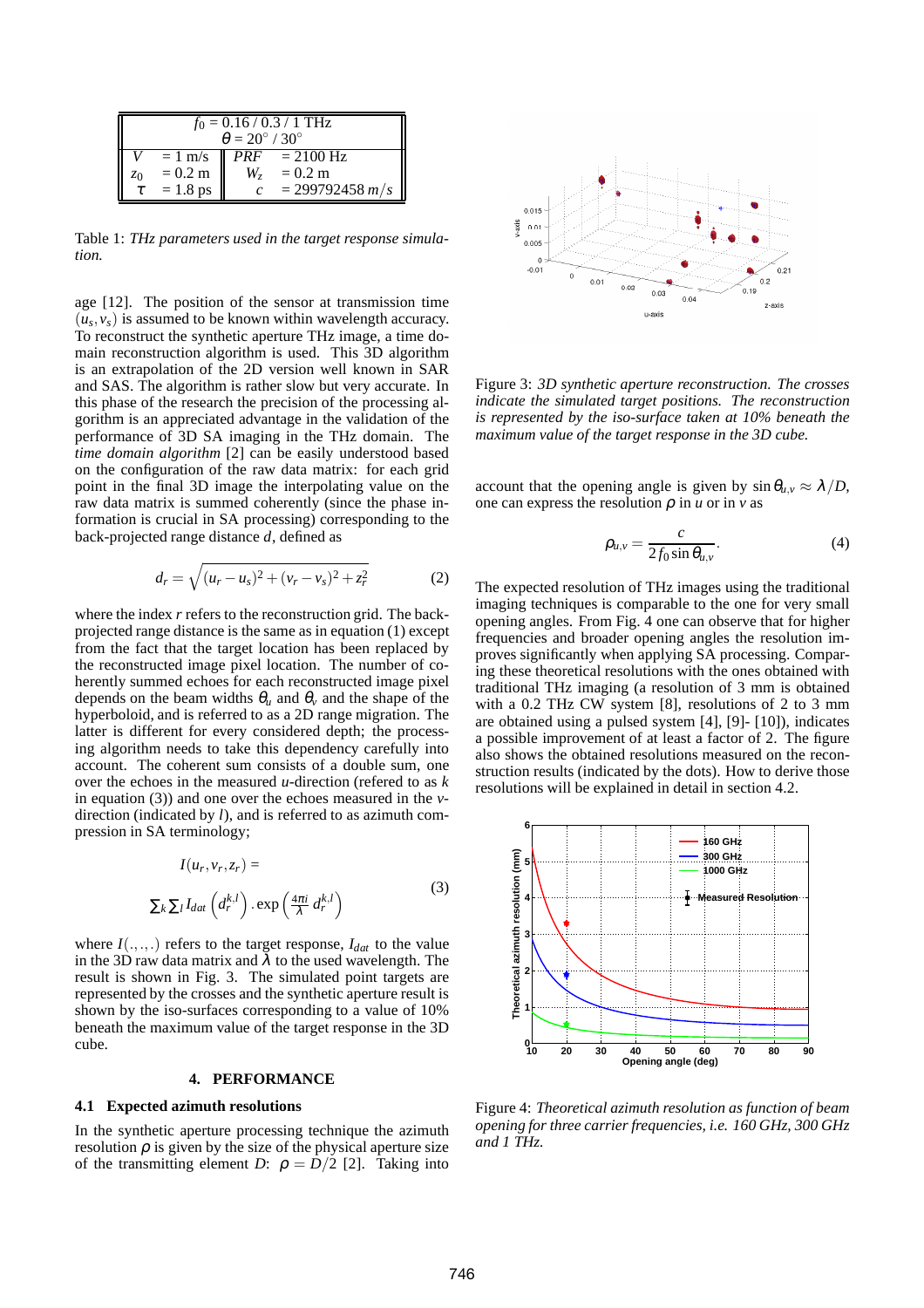### **4.2 Obtained resolutions from the simulated data**

In this paper 11 point targets have been simulated between - 0.01 m  $\le u_t \le 0.05$  m, 0 m  $\le v_t \le 0.019$  m and 0.18 m  $\le z_t \le$ 0.22 m. The synthetic aperture reconstruction is shown in Fig. 3 as explained in section 3. The resolutions are measured from these reconstruction results. The two parameters determining the obtained resolution (see section 4.1) are the carrier frequency  $f_0$  and the opening angle  $\theta$  of the transmitted beam. The opening angle in the  $u$ - (i.e.  $\theta_u$ ) and *v*-direction (i.e.  $\theta_\nu$ ) are considered to be equal in this analysis. To visualise the resolution dependency on the carrier frequency, 3 datasets were simulated for the respective carrier frequencies,  $f_0 = 160$  GHz, 300 GHz and 1 THz. To study the resolution dependency on the beam opening angle, 2 datasets were simulated once with a beam opening angle of  $\theta = 20^\circ$  and once with a beam opening angle of  $\theta = 30^\circ$ . In Fig. 5 a representation of the synthetic aperture reconstruction is shown for one target, with a carrier frequency of  $f_0=160$  GHz, at a fixed depth corresponding to the depth location of one of the 11 simulated targets. The corresponding 3 dB resolutions in *u* and *v* are obtained by fitting a gaussian through the backscattered intensity along the *u*- and *v*-position of the target under study. The intensity on the *y*-axis is normalised to 1 in order to facilitate the comparison between the obtained resolutions. In the lower plot of Fig. 5 the improvement of the resolution as a function of increasing opening angle is clearly observed. On can also see that for a fixed opening angle and a fixed carrier frequency  $f_0$ , the *u* and *v* resolutions are similar and that the obtained azimuth resolutions are very similar tto the theoretical resolutions (see Fig. 4) for  $f_0=160$ GHz (dots versus analytical curves). The mean resolution is taken over the *u*- and *v*-resolutions of the 11 targets and the error bar on the measured resolutions corresponds to the standard deviation.



Figure 5: *Target response resulting from the synthetic aperture reconstruction for f*0*=160 GHz with an opening angle*  $\theta_{u,v} = 20^{\circ}$  (upper left) and  $\theta_{u,v} = 30^{\circ}$  (upper right). Resolu*tion dependency on opening angle for f*<sup>0</sup> = 160 *GHz (below).*

In Fig. 6 the frequency dependency is shown for a fixed opening angle of  $\theta_{u,v} = 20^\circ$ . One clearly sees that the mean



Figure 6: *Azimuthal resolution dependency on frequency for u* and *v* ( $f_0 = 160$ , 300 and 1000 GHz) and a fixed opening *angle in u and v of 20<sup>o</sup> .*

azimuth resolution over *u* and *v* improves from 3.3 mm for 160 GHz, to 1.9 mm for 300 GHz and 0.5 mm for 1 THz.

The depth (or range) resolution in  $\zeta$  is only determined by the length of the transmitted pulse  $\tau$ . For a  $\tau$  of 1.2 ps a resolution is expected of  $\alpha \tau_c/2 \approx 0.3$  mm with  $\alpha = 0.89$ . The measured resolution in  $\zeta$  (frequency independent) is equal to 0.53 mm.

## **4.3 Validity of the predicted SAT performance**

Up till now predictions of the SAT performance have been formulated based on the synthetic aperture theory and simulated data. It is clear that this performance will be somewhat degraded when applying SAT on real data. These measurements are planned in the near future and an ISAT or Inverse SAT setup will be used: The THz system will be static and the testobject will move on a 2D-scanner. The validity of the predicted SAT performance, when extrapolating to real data, will depend on:

- **Source and detector coherence** A necessary condition to allow synthetic aperture processing is a phase stable source and detector. Otherwise the coherency between the data within the synthetic aperture length cannot be guaranteed.
- **Scanning precision** It is obvious that when the spatial position of the source and receiver with respect to the testobject is unaccurately determined during the data recording, an incorrect delay time will be measured. This will lead to an imprecise synthetic aperture summation and will consequently degrade the obtained resolution. Considering that the absolute spatial precision has to obey  $\Delta d < \lambda/8$  [13], for a 1 THz wave (worst case) a spatial precision for the THz system position with respect to the testobject has to be less than 0.3 mm. Using a setup where the source and receiver device are fixed and where the testobject is placed on a moveable platform one should be able to fullfill this requirement in practice taking into account the specifications of existing scanning